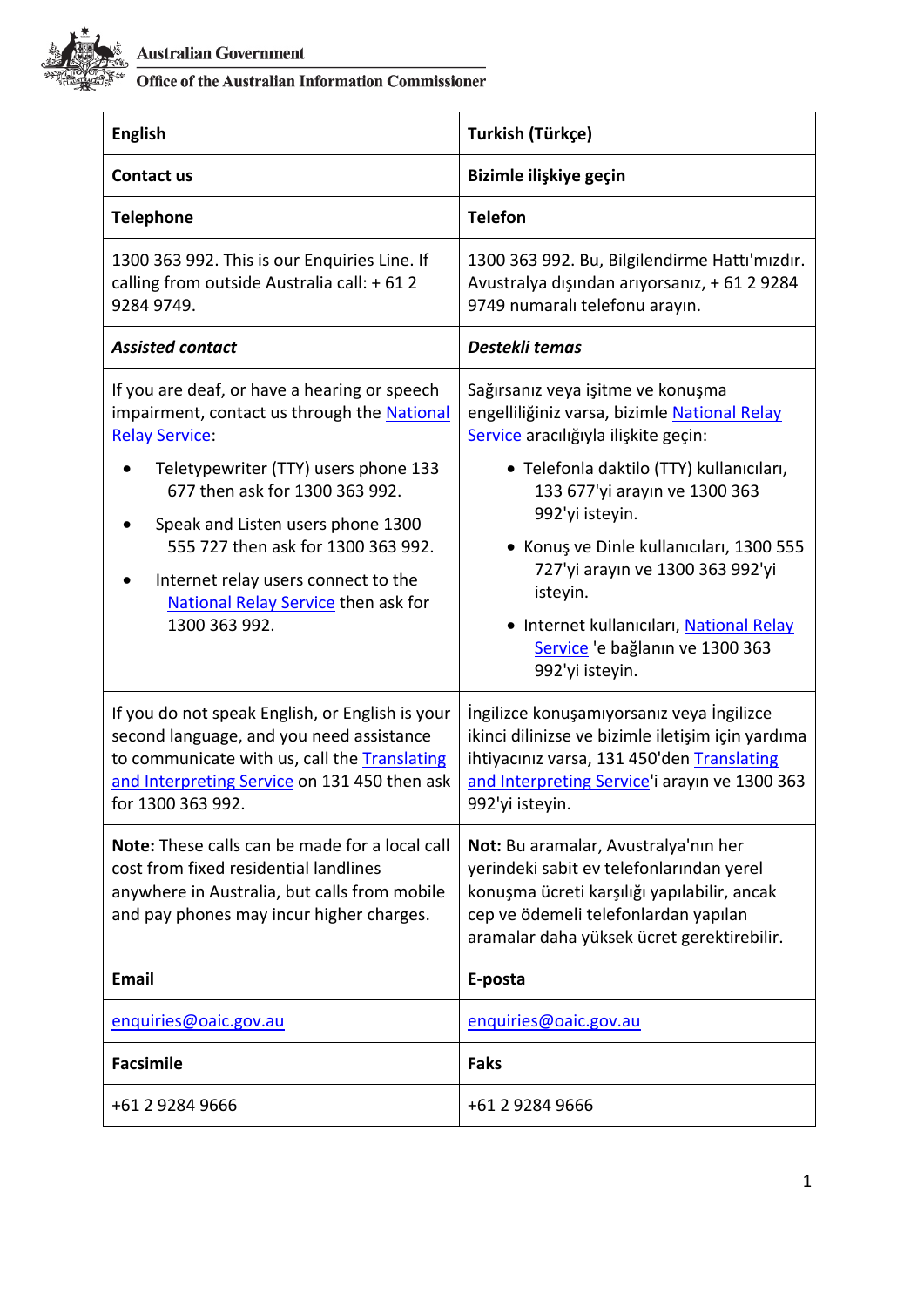| <b>Post</b>                                                                                                                                                                                                           | Posta                                                                                                                                                                                                                                        |
|-----------------------------------------------------------------------------------------------------------------------------------------------------------------------------------------------------------------------|----------------------------------------------------------------------------------------------------------------------------------------------------------------------------------------------------------------------------------------------|
| <b>Sydney Office</b>                                                                                                                                                                                                  | <b>Sydney ofisi</b>                                                                                                                                                                                                                          |
| GPO Box 5218 Sydney NSW 2001                                                                                                                                                                                          | GPO Box 5218 Sydney NSW 2001                                                                                                                                                                                                                 |
| <b>Canberra Office</b>                                                                                                                                                                                                | Canberra ofisi                                                                                                                                                                                                                               |
| GPO Box 2999 Canberra ACT 2601                                                                                                                                                                                        | GPO Box 2999 Canberra ACT 2601                                                                                                                                                                                                               |
| <b>FOI</b>                                                                                                                                                                                                            | <b>FOI</b>                                                                                                                                                                                                                                   |
| For freedom of information (FOI) requests in<br>relation to information held by the Office of<br>the Australian Information Commissioner<br>(OAIC) email foi@oaic.gov.au or contact<br>1300 363 992.                  | Avustralya Bilgilendirme Dairesi Başkanlığı<br>(OAIC) tarafından tutulan bilgilere ilişkin<br>bilgilenme özgürlüğü (FOI) istekleri için e-<br>posta adresi foi@oaic.gov.au veya 1300<br>363 992'yi arayın.                                   |
| <b>IPS</b>                                                                                                                                                                                                            | <b>IPS</b>                                                                                                                                                                                                                                   |
| For questions or feedback in relation to the<br><b>OAIC's Information Publication Scheme (IPS)</b><br>entry contact: Director, Communications<br>and Corporate by email at<br>website@oaic.gov.au or on 1300 363 992. | OAIC'nin Bilgi Yayınlama Programı (IPS) ile<br>ilgili sorular ve görüşler için şurayla ilişkiye<br>geçin: website@oaic.gov.au adresinden e-<br>posta ile veya 1300 363 992 numaralı<br>telefonla, Director, Communications and<br>Corporate. |
| <b>Street Address</b>                                                                                                                                                                                                 | <b>Açık Adres</b>                                                                                                                                                                                                                            |
| Office of the Australian Information<br>Commissioner, Level 3, 175 Pitt Street,<br>Sydney 2000                                                                                                                        | Avustralya Bilgilendirme Dairesi Başkanlığı,<br>Level 3, 175 Pitt Street, Sydney 2000                                                                                                                                                        |
| Social media                                                                                                                                                                                                          | Sosyal medya                                                                                                                                                                                                                                 |
| Facebook: www.facebook.com/OAICgov<br>Twitter: www.twitter.com/oaicgov<br>YouTube: www.youtube.com/user/OAICgov<br>Data.gov.au: data.gov.au/?s=oaic                                                                   | Facebook: www.facebook.com/OAICgov<br>Twitter: www.twitter.com/oaicgov<br>YouTube: www.youtube.com/user/OAICgov<br>Data.gov.au: data.gov.au/?s=oaic                                                                                          |
| <b>Online forms</b>                                                                                                                                                                                                   | Çevrimiçin formlar                                                                                                                                                                                                                           |
| Below are links to a number of interactive<br>PDF forms that can assist you in contacting<br>us. These forms require Adobe Acrobat 9.3                                                                                | Aşağıda, bizimle ilişkiye geçmenizde<br>yardımcı olacak karşılıklı etkileşimli bir dizi<br>PDF formuna bağlantı vardır: Bu formların                                                                                                         |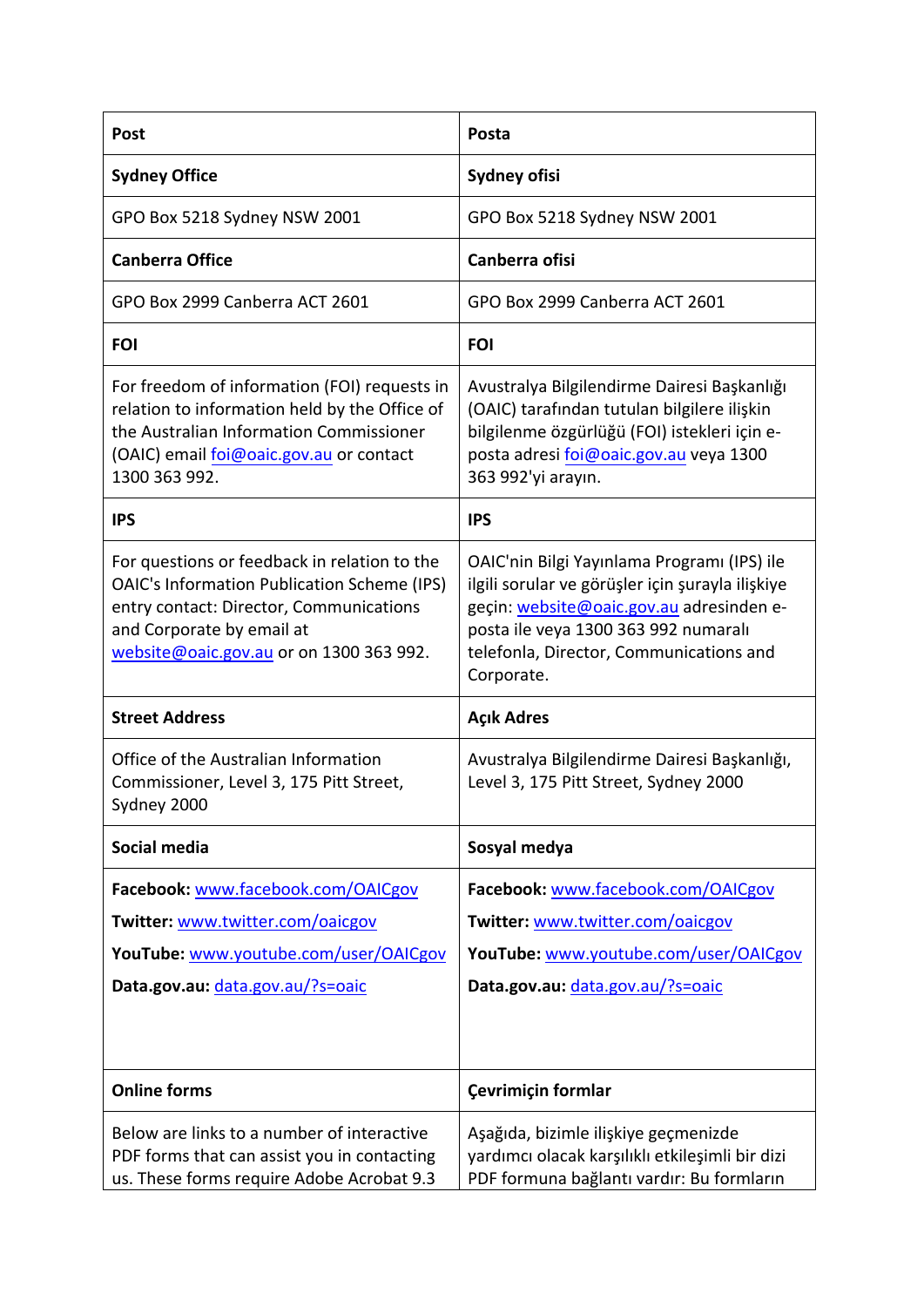| or later installed on your computer to<br>function. If you are unsure about which form<br>to use please ring our Enquiries Line on 1300<br>363 992.             | kullanılabilmesi için, Adobe Acrobat 9.3 veya<br>daha sonraki modelinin bilgisayarınıza<br>yüklenmiş olması gerekir. Hangi formu<br>kullanacağınızdan emin değilseniz, lütfen<br>1300 363 992'den Bilgilendirme Hattı'mızı<br>arayın. |
|-----------------------------------------------------------------------------------------------------------------------------------------------------------------|---------------------------------------------------------------------------------------------------------------------------------------------------------------------------------------------------------------------------------------|
| <b>Privacy Complaints</b>                                                                                                                                       | Gizlilik Şikayetleri                                                                                                                                                                                                                  |
| Use this form to make a complaint about the<br>handling of your personal information by an<br>Australian Government agency or a private<br>sector organisation. | Bir Avustralya Hükümet dairesi veya bir özel<br>sektör kuruluşu tarafından size ait kişisel<br>bilgilerin ele alınmasına ilişkin şikayette<br>bulunmak için bu formu kullanın.                                                        |
| <b>Privacy Complaint form</b>                                                                                                                                   | <b>Privacy Complaint form [Gizlilik Şikayet</b><br>Formu]                                                                                                                                                                             |
| Freedom of information merits review                                                                                                                            | Bilgilenme özgürlüğü değerlendirmesinin<br>incelenmesi                                                                                                                                                                                |
| Use this form to request a review of an FOI<br>decision by an Australian Government<br>agency.                                                                  | Bu formu, bir Avustralya Hükümet dairesinin<br>FOI kararının incelenmesini istemek için<br>kullanın.                                                                                                                                  |
| Freedom of information merits review form                                                                                                                       | Freedom of information merits review form<br>[Bilgilenme özgürlüğü değerlendirmesinin<br>incelenme formu]                                                                                                                             |
| <b>Freedom of information complaints</b>                                                                                                                        | Bilgilenme özgürlüğü şikayetleri                                                                                                                                                                                                      |
| Use this form to complain about the way<br>your FOI request was handled by an<br>Australian Government agency.                                                  | Bu formu, FOI isteğinizin bir Avustralya<br>Hükümet dairesi tarafından ele alınma sekli<br>hakkında şikayette bulunmak için kullanın.                                                                                                 |
| Freedom of information complaint form                                                                                                                           | Freedom of information complaint form<br>[Bilgilenme özgürlüğü şikayet formu]                                                                                                                                                         |
| <b>Agency FOI extension of time requests</b>                                                                                                                    | Daire FOI zaman uzatma istekleri                                                                                                                                                                                                      |
| Australian Government agencies can use<br>this form to lodge an extension of time<br>request or to notify of an agreed extension.                               | Avustralya Hükümet daireleri bu formu<br>zaman uzatma talepleri veya kabul edilen bir<br>uzatmayı bildirmek için kullanabilir.                                                                                                        |
| <b>Agency FOI extension of time form</b>                                                                                                                        | <b>Agency FOI extension of time form</b>                                                                                                                                                                                              |
| <b>General enquiries</b>                                                                                                                                        | <b>Genel sorular</b>                                                                                                                                                                                                                  |
| Use this form to make a general enquiry to<br>the OAIC. This form is not a complaint or                                                                         | Bu formu OAIC'ye genel sorular sormak için<br>kullanın. Bu form, şikayet veya inceleme                                                                                                                                                |